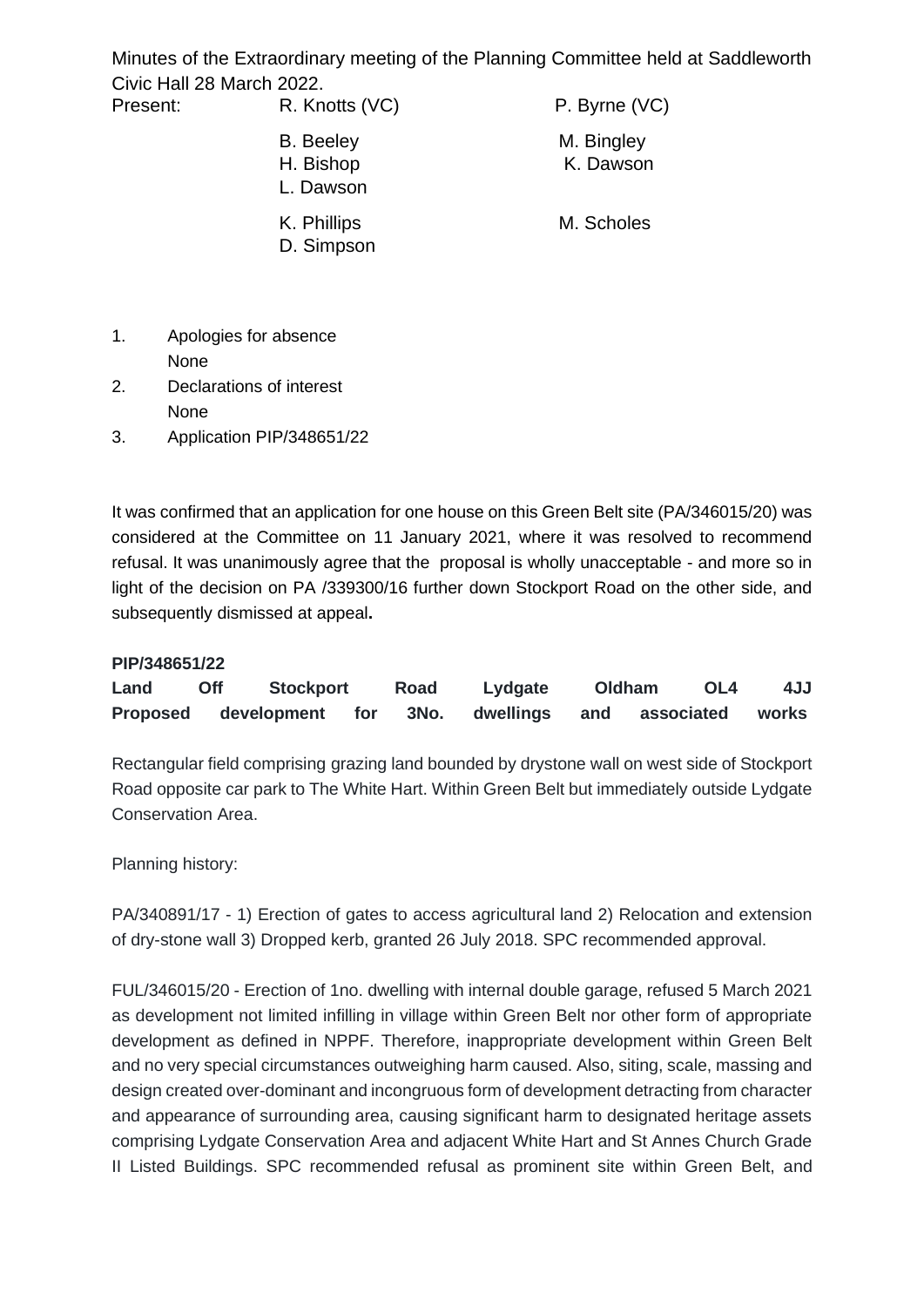inappropriate location for new residential property. Site immediately adjacent to historic Lydgate Conservation Area and Grade II Listed St Anne's Church. Huge house visible from far side of Green Belt in Grotton, providing only gap between built-up area of Oldham and Greater Manchester and Saddleworth's semi-rural fringe. House would create continuous built-up area between Lydgate Conservation Area and housing on Oldham Road, and size of house completely out of character with historic stone-built cottages, church and public house in Conservation Area.

Application in principle for erection of three detached houses, made under Permission in Principle (PIP) procedure, introduced in 2018 via Housing and Planning Act 2016. May be granted for minor housing led development, but Government has consulted on extending approach. Represents alternative way of obtaining planning permission for housing-led development which separates consideration of matters of principle for proposed development from technical detail of development. Has 2 stages - first stage (or permission in principle stage) establishes whether site is suitable in-principle and second (technical details consent) stage when detailed development proposals assessed. Current planning applications require substantial amount of information, even for outline planning permission, and PIP separates absolute basics of principle of development i.e., land use, location and amount of development, from technical details, so whilst similar can require less information than planning applicaton and the set of the set of the set of the set of the set of the set of the set of the set o

Details provided show indicative site layout, street elevation and perspective sketch, with further information in accompanying Planning and Heritage Statements. Former states that indicative plans carefully and sensitively considered, showing that site could comfortably accommodate three dwellings with plot sizes reflecting pattern of built development within surrounding area. States that OMBC accepted through planning application FUL/346015/20 that site falls within village of Lydgate for purposes of Green Belt policies in NPPF. Argues that site undoubtedly comprises gap within village, and that indicative plans show that scheme would infill that break in built form. States that demonstrated that high-quality scheme could be secured for site, that integrates well with character of area and setting of Lydgate Conservation Area and nearby listed buildings. As proposed development comprises limited infill development in village, no need to consider impact on openness of Green Belt. Cites various planning appeals in support and refers to significant shortfall in terms of deliverable housing sites across the Borough.

Heritage Statement advises that built of contextual materials, and to style respectful or contextual to historic buildings in Lydgate Conservation Area and to two nearby Listed Buildings. Argues that new dwellings will not affect significant views of Church, and as Church set back within churchyard, assesses that proposed development has neutral impact. Also, will not change reasons for which White Hart Public House significant, views not affected, and development has neutral impact on significance and setting. Views into and out of Lydgate Conservation Area not adversely impacted, so neutral impact on contribution of setting to significance, character and appearance of Conservation Area.

NPPF advises that inappropriate development is, by definition, harmful to Green Belt, and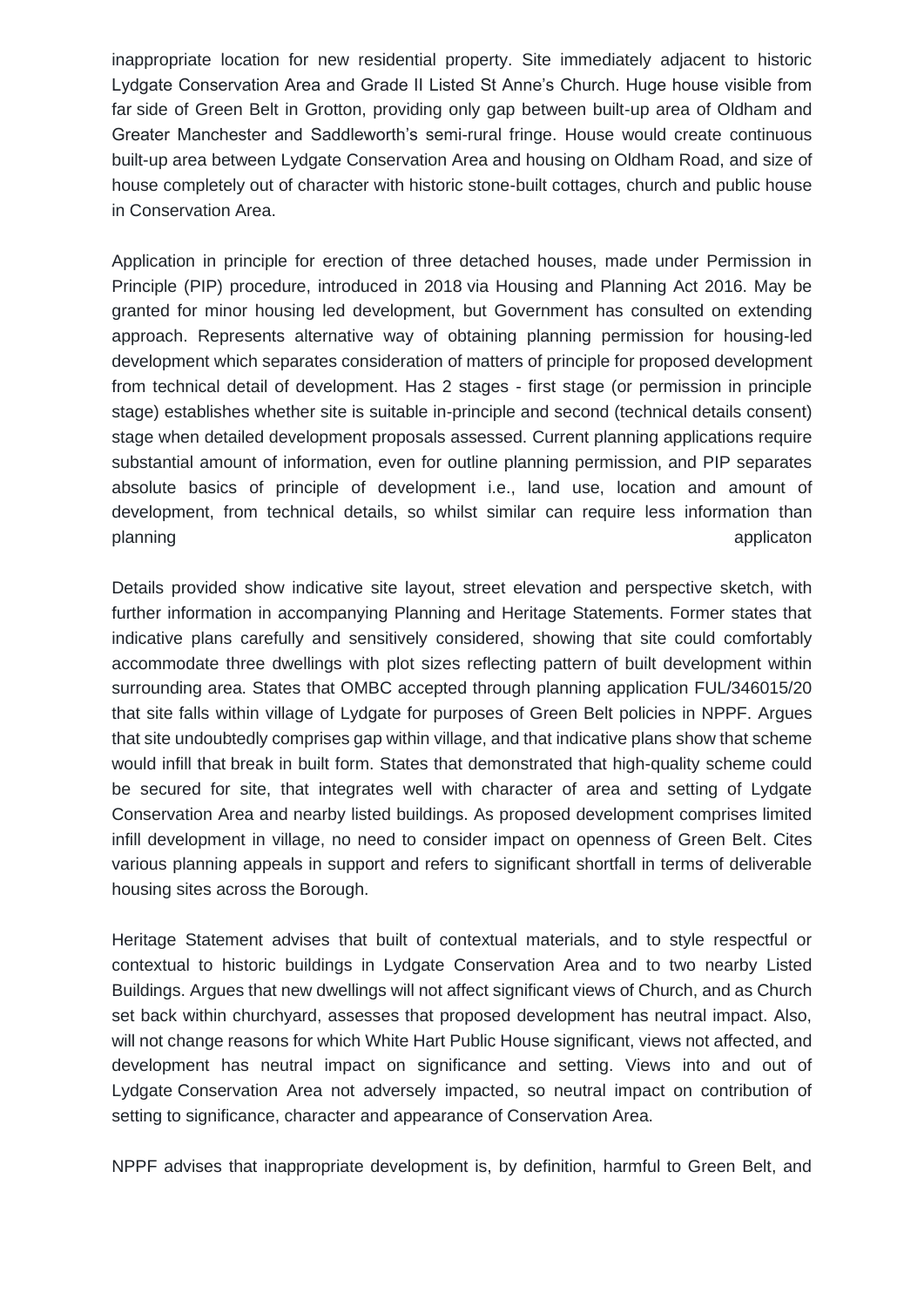should not be permitted except in very special circumstances. These do not exist unless potential harm by reason of inappropriateness clearly outweighed by other considerations. Construction of new buildings is inappropriate, but exceptions include limited infilling in villages. Policy 22 'Protecting Open Land' of Joint DPD states that development in Green Belt will be permitted provided it does not conflict with national policies.

NPPF also advises that when considering impact of proposed development on significance of designated heritage asset, great weight should be given to asset's conservation (and more important the asset, greater the weight should be), irrespective of level of potential harm. Any harm to, or loss of, significance of designated heritage asset (from its alteration or destruction, or from development within its setting), should require clear and convincing justification. Where development leads to 'less than substantial harm', should be weighed against public benefit of proposal.

In addition, Policy 24 of Joint DPD states that development to, or within curtilage or vicinity of, a listed building or structure must serve to preserve or enhance its special interest and its setting. Also, development within or affecting setting of a Conservation Area, including views in or out, must serve to preserve or enhance character or appearance of area.

Unsurprisingly, agents make no reference to dismissed appeal relating to refusal of PA/339300/16 for 'Outline application for the erection of [1.no](http://1.no/%20/t%20_blank) dwelling. Approval sought of access and layout only' on land between 77 & 91-95 Stockport Road, Lydgate. On east side of road about 160m to south of site, within Green Belt and adjacent to Conservation Area as now, OMBC argued that not within village. Inspector noted that:

'*'The appeal site forms part of a field that extends outwards to the north and east. It is currently used for horse grazing and has an agricultural character that is distinct from the adjoining village. The site also consists of land that is higher than the adjoining road, and a traditional dry stone wall runs along its frontage. These features serve to further separate it from the built up area of the village. In my view, the site forms part of the open countryside and is outside the village of Lydgate. Moreover, the proposal would be situated in a wide gap between Nos 73-77 and the standalone property at No 91-95, of around 50 metres in width. In this regard, I do not consider that the development would represent the infilling of a relatively small gap. Accordingly, the proposal would not comprise 'limited infilling' for the purposes of paragraph 89 of the Framework.''* (Paragraph 145 of current NPPF).

He concluded that proposal would be inappropriate development in Green Belt, and in respect of openness considered that:

'*'The proposed dwelling would introduce additional built footprint and volume onto land that is currently open. The development would therefore result in a reduction in openness to this part of the Green Belt. The Framework advises at Paragraph 79 (Paragraph 133 of current NPPF) that openness is an essential characteristic of Green Belts, and the appeal proposal would*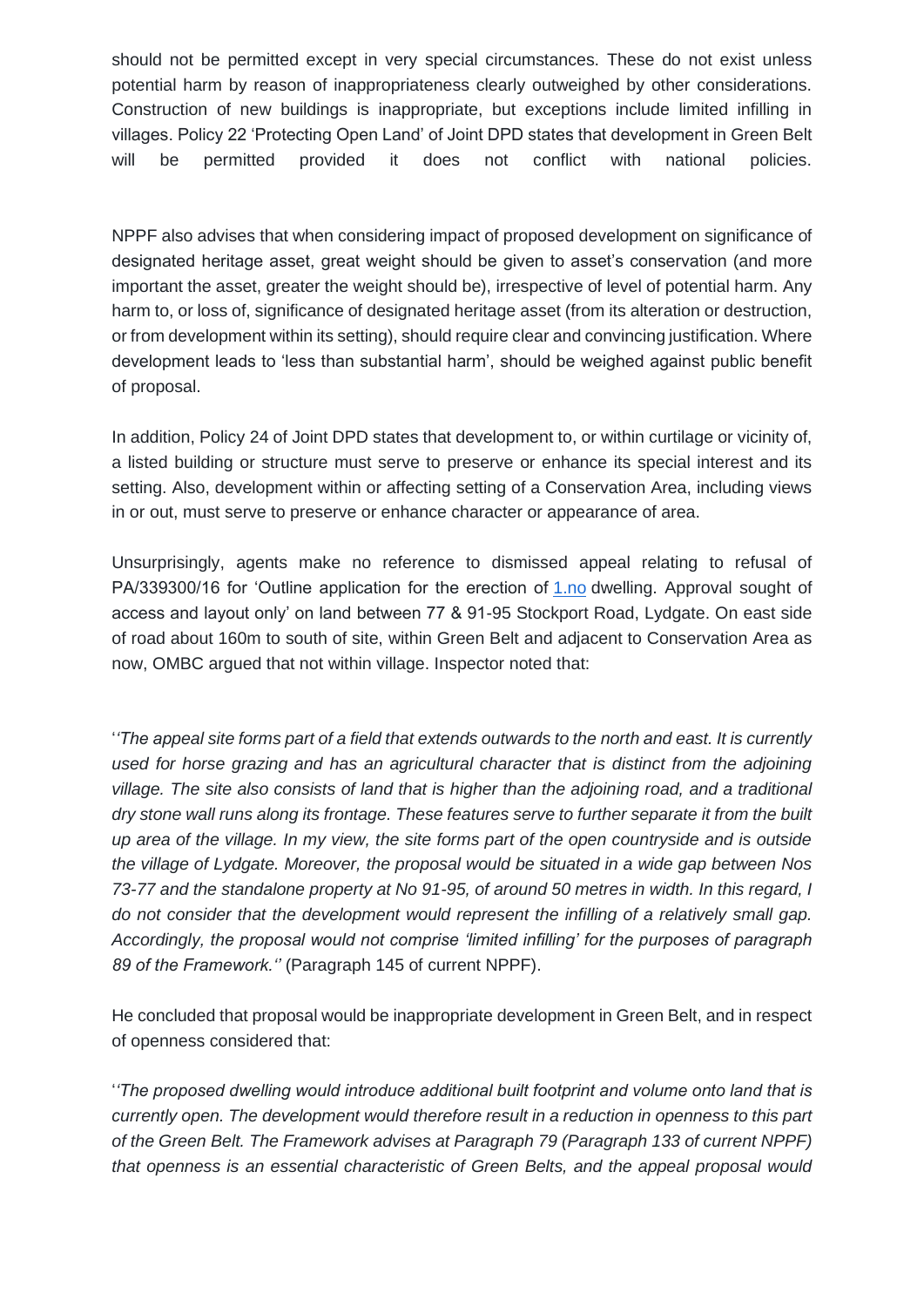| therefore | cause | harm | this | regard. |
|-----------|-------|------|------|---------|
|           |       |      |      |         |

*I conclude that the appeal proposal would fail to preserve the openness of the Green Belt. This would further harm the objectives of the Green Belt to which the Government attaches significant importance.''*

Finally, in respect of setting of conservation area and Listed Buildings, he commented that:

'*'The appeal site is adjacent to the boundary of the Lydgate Conservation Area, which encompasses the historic core of the village. The significance of the conservation area stems from its large number of well-preserved buildings and spaces that provide a good example of a Pennine ridge settlement in a rural setting.*

*A traditional dry stone wall runs along the western edge of the appeal site and is a prominent feature within the street. It reflects the traditional boundary treatments within the conservation area and makes a positive contribution to its immediate setting. The proposal would involve the partial removal of this wall in order to facilitate access into the site. This would erode the contribution that the wall currently makes and would detract from the traditional character of the area.*

*The appeal site currently affords open views across Saddleworth Moor from within the village. This provides a direct link between the conservation area and its rural setting, and is mirrored by a similar open aspect on the opposite side of the road. The appeal development would*  result in the partial loss of this open view, which would further harm the setting of the *conservation area.'*

Fundamental disagreement in respect of impact of development and quality of scheme, which proposes executive estate-type dwellings of no particular architectural merit within Green Belt, adjacent to Conservation Area and Listed Buildings. Proposal wholly out of character with historic stone-built cottages, Listed church and public house in Conservation Area, and would cause harm to designated heritage assets, adversely affecting settings of Listed Buildings and Conservation Area, as well as views in and out. In particular, fine views available towards Oldham and Manchester, whilst removal significant parts of dry stone boundary wall to allow double driveways would erode contribution made, detracting from traditional character of area.

In Green Belt terms, and notwithstanding reference to Planning Officer's previous view that falls within village of Lydgate, not considered that 50m width of site represents small gap in otherwise built-up frontage, so difficult to argue that infilling. No very special circumstances to justify development of this greenfield site within Green Belt, which consequently represents inappropriate development seriously harmful to openness, visual amenity and character.

## **Recommendation: Refusal (unanimously)**